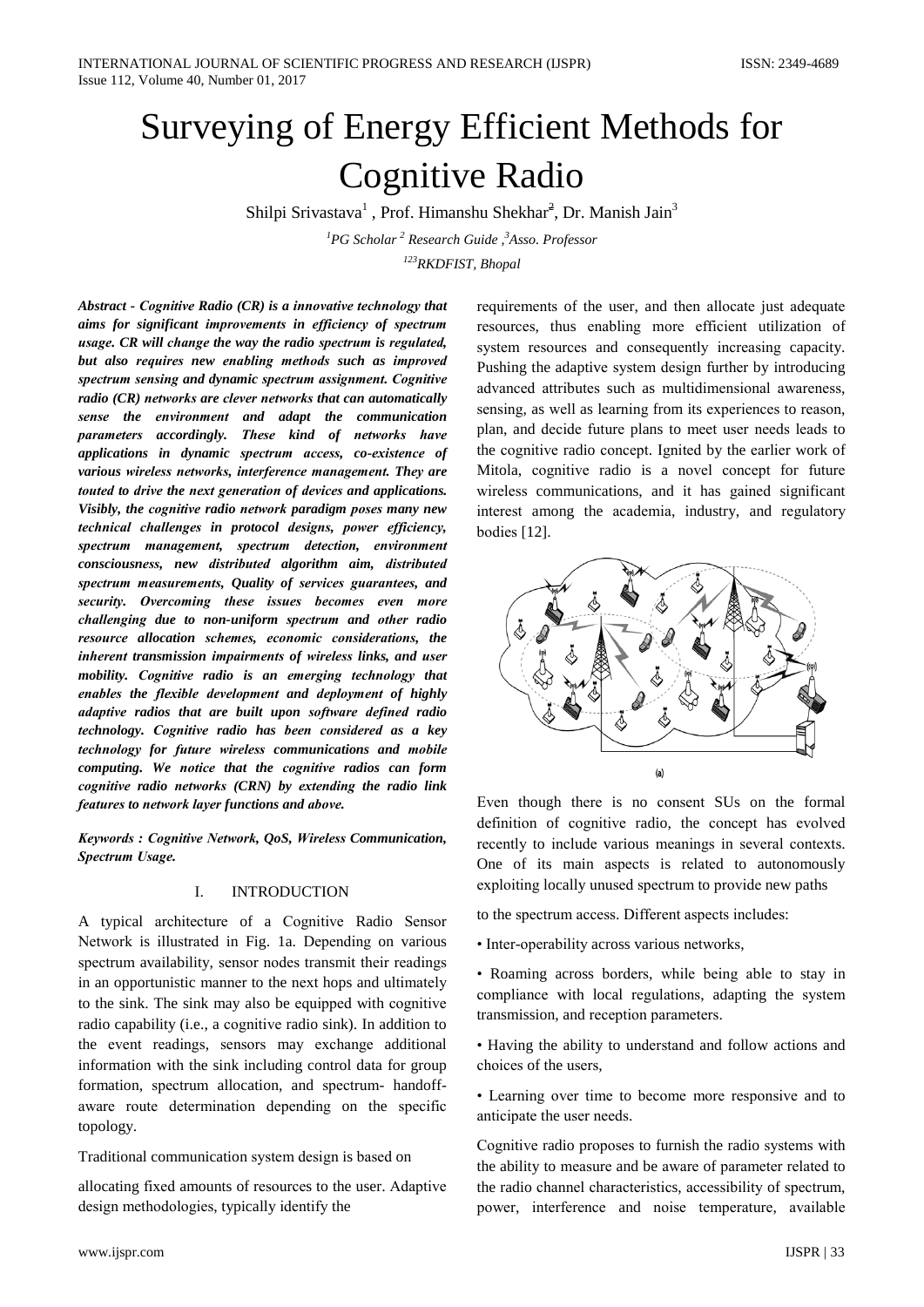networks, nodes, and infrastructures, also local policies and other operating restrictions. The primary advantage targeted with these features is to enable the cognitive systems to utilize the available spectrum in the most efficient way.

## i. **Spectrum Regulation Changes**

Cognitive radio means not only improving technology, it also requires basic changes in the way radio spectrum is regulated. Figure 1 illustrates the relation of horizontal and vertical sharing, which are some main levels of spectrum sharing we are focusing on. Depending on the regulatory status of the radio systems that operate in the similar spectrum, cognitive radios share spectrum with radio systems that are designed to access spectrum with various priorities. To reflect this priority, licensed and unlicensed radio systems are sometimes referred to respectively as primary and secondary radio systems. The licensed radio systems designed to operate in exclusively assigned bands, unlicensed radio systems designed to live with some interference from dissimilar radio systems may share spectrum with cognitive radios. Figure 1 indicates that sharing with primary radio systems is referred to as vertical sharing and contribution with secondary radio systems is referred to as horizontal sharing. It appears that, dissimilar cognitive radios that are not designed to communicate with each other may also share the similar spectrum. This is another common example of horizontal sharing, due to the dissimilar cognitive radio systems have the similar regulatory significance, i.e. similar rights to access the spectrum. Vertical and horizontal sharing, a cognitive radio ought to be capable of detecting underutilized spectrum, i.e. spectrum opportunities, also referred to as "white space" spectrum.



Figure. 1. Horizontal sharing and vertical sharing.

Typically, spectrum opportunities change over time and vary depending on the location of the cognitive radio. To shield the licensed radio systems and their services in vertical sharing scenarios, other radio systems such as operated by Swiss com may assist cognitive radios in identifying spectrum opportunities. Hence, regulation will be changed towards dynamic spectrum assignment. Even more flexibility and a higher rank of freedom could be envisioned for horizontal sharing, ultimately with less

predictable result. Here, the cognitive radios would identify opportunities originally. To avoid chaotic and unpredictable spectrum usage as in today's unlicensed bands, advanced approaches such as "spectrum etiquette" and "value-orientation" are supportive. Spectrum etiquette is today already discussed for existing unlicensed bands in various regulatory bodies and standardization groups.

Depending on the regulatory status of the incumbent radio systems, cognitive radios share spectrum with various types of systems.

## $\Pi$ PHYSICAL ARCHITECTURE OF THE **COGNITIVE RADIO**

A generic architecture of a cognitive radio transceiver is shown in Fig. 2. The main components of a cognitive radio transceiver are the radio front-end and the baseband processing unit. Each component could be reconfigured via a control bus to adapt to the time-varying RF environment. The RF front-end, the received signal is amplified, mixed and A/D converted. The baseband processing unit, the signal is modulated /demodulated and encoded and decoded. The baseband processing unit of a cognitive radio is essentially similar to existing transceivers. The novelty of the cognitive radio is the RF front-end. Therefore, next, we focus on the RF front-end of the cognitive radios.



## Figure. 2 Physical architecture of the cognitive radio (a) Cognitive radio transceiver and (b) wideband RF/analog front-end architecture

The novel characteristic of cognitive radio transceiver is a wideband sensing capability of the RF front-end. This function is related to RF hardware technologies such as wideband antennas, power amplifiers, and adaptive filters. RF HW for the cognitive radio should be capable of tuning to any part of a large spectrum of frequency spectrum. spectrum Also this sensing enables real-time measurements of spectrum information from radio environment. Normally, a wideband front-end architecture for the cognitive radio has the following structure as shown in Fig.2. The components of a cognitive radio RF front-end are as follows: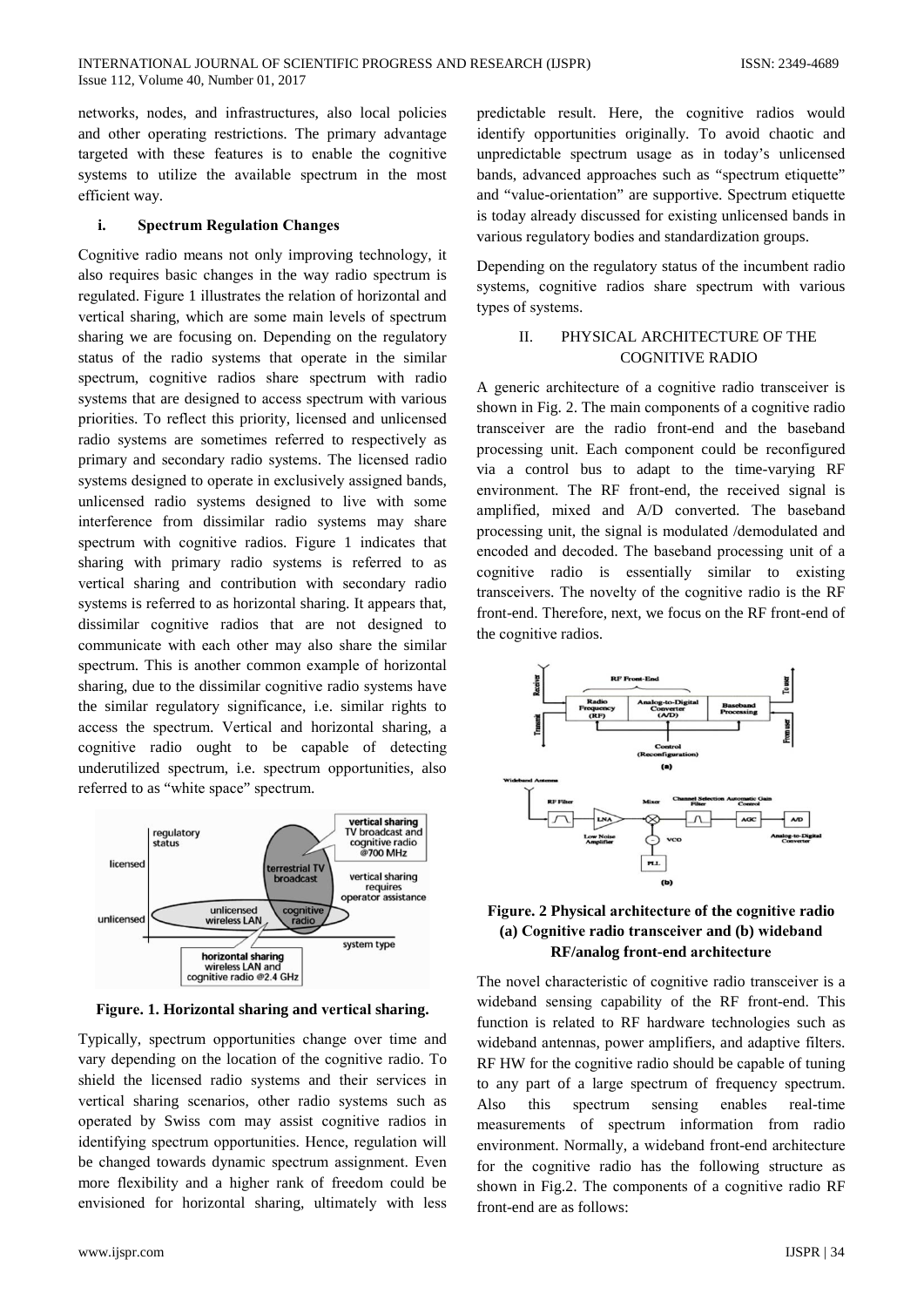1. RF filter: The RF filter selects the desired band by band pass filtering the received RF signal.

2. Low noise amplifier (LNA): The LNA amplifies the desired signal while simultaneously minimizing noise component.

3 Mixer: Mixer, the received signal is mixed with locally generated RF frequency and converted to the baseband or

the intermediate frequency (I F).

4. Voltage-controlled oscillator (VCO): The VCO generates a signal at a specific frequency for a given voltage to mix with the incoming signal. This process converts the incoming signal to baseband or an intermediate frequency.

5. Phase locked loop (PLL): The PLL ensures that a signal is locked on a specific frequency and can also be used to generate precise frequencies with fine resolution.

6. Channel selection filter: The channel selection filter is used to select the desired channel and to reject the adjacent channels. There are two kinds of channel selection filters present. The direct conversion receiver uses a low-pass filter for the channel selection. On the other hand, the superheterodyne receiver adopts a band pass filter.

7. Automatic gain control (AGC): The AGC maintains the gain or output power level of an amplifier constant over a wide spectrum of input signal levels. In this architecture, a wideband signal is received through the RF front-end, sampled by the high speed A/D converter, and measurements are performed for the detection of the licensed user signal. There exist some limitations on developing the cognitive radio front-end.

The wideband Radio Frequency antenna receives signals from various transmitters operating at various power levels, bandwidths, and locations. Accordingly, the RF front-end should have the capability to detect a weak signal in a large dynamic spectrum. However, this capability requires a multi-GHz speed A/D converter with high resolution. Necessitates the dynamic The requirement of a multi- GHz speed A/D converter spectrum of the signal to be reduced before Analog to Digital (A/D) conversion. This reduction can be achieved by filtering strong signals. As strong signals can be located anywhere in the wide spectrum, tuneable notch filters are required for the reduction. Another approach is to use multi antennas such that signal filtering is performed in the spatial domain rather than in the frequency domain. Multiple antennas can receive signals selectively using beam forming method. The key challenge of the physical architecture of the cognitive radio is an accurate detection of weak signals of licensed users over a wide spectrum. Therefore, the implementation of RF wideband front-end and A/D converter are critical issues in

Cognitive Radio Networks.

#### III. **NETWORK COGNITIVE RADIO** AS WIRELESS SENSOR NETWORK AND ITS **APPLICATIONS**

## A. Cognitive Radio Networks could be applied to the following cases:

1. Leased network: The primary network can provide a leased network by allowing opportunistic access to its licensed spectrum with the agreement with a third party without sacrificing the service quality of the primary user. As the primary network can lease its spectrum access right to a mobile virtual network operator (MVNO). Also the primary network can provide its spectrum access rights to a regional community for the purpose of broadband access.

2. Cognitive mesh network: Wireless mesh networks are emerging as a cost-effective technology for providing broadband connectivity. As the network density increases and the applications require large throughput, mesh networks require large capacity to meet the requirements of the applications. The cognitive radio technology enables the access to larger spectrum, CR networks can be used for mesh networks that will be deployed in dense urban areas with the possibility of significant contention.

For example, the coverage area of CR networks can be increased when a meshed wireless backbone network of infrastructure links is established based on cognitive access points (CAPs) and fixed cognitive relay nodes.

The capacity of a CAP, connected via a wired broadband access to the Internet, is distributed into a large area with the help of a fixed CRN. CR networks have the capacity to add temporary or permanent spectrum to the infrastructure links used for relaying in case of high traffic load.

3. Emergency network: Public safety and emergency networks are another area in which CR networks can be implemented. In case of natural disasters, which may temporarily disable or destroy existing communication infrastructure, emergency personnel work in the disaster areas need to establish emergency networks. Since emergency networks deal with the essential information, reliable communication should be guaranteed with minimum latency. In addition, emergency communication requires a significant amount of radio spectrum for handling huge volume of traffic including voice, video and data (information). CR networks can enable the usage of the existing spectrum without the need for an infrastructure and by maintaining communication priority and response time.

4. Military network: One of the most interesting potential applications of a CR network is in a military radio environment. CR network can allow the military radios choose arbitrary, intermediate frequency (IF) bandwidth,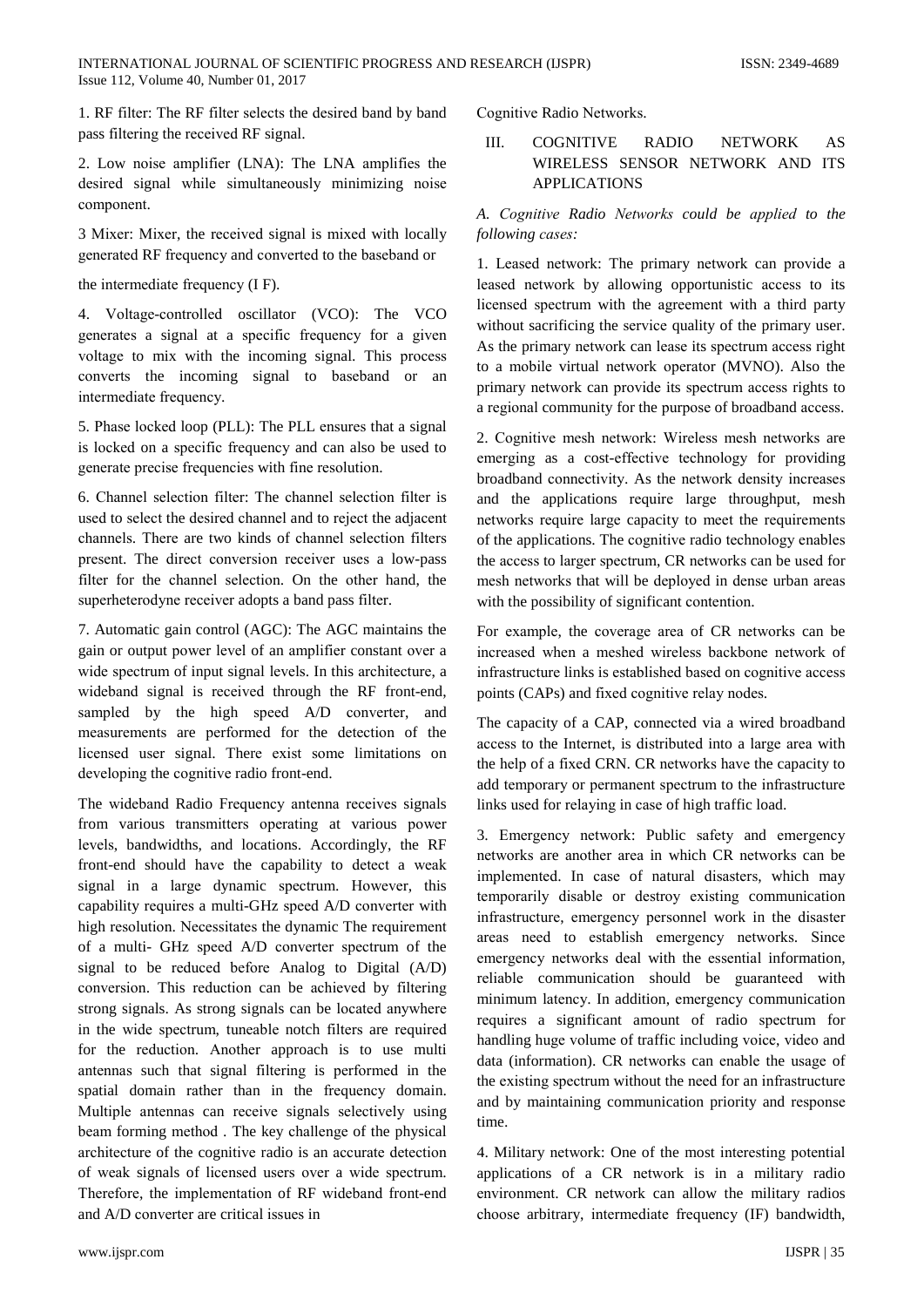modulation technique, and coding method s, adapting to the variable radio environment of battlefield. Also military networks have a strong need for security and protection of the communication in hostile environment. CR networks could allow military personnel to perform spectrum handoff to find secure spectrum band for themselves and their allies.

## **B.** Vision and Challenges

COGNITIVE RADIO NETWORK and wireless sensor network have been extensively studied separately. However, the our vision is to use COGNITIVE RADIO NETWORK as wireless sensor network. In other words, we would like to embed wireless sensor network into COGNITIVE RADIO NETWORK which acts as a backbone. Sensing and communication will be explored simultaneously. Because of network, sensing coverage and sensing performance will be improved. Because of cognition, machine learning can be applied for the high level decision making. Meanwhile, dynamic spectrum access, the key feature of cognitive radio, will be used to the smooth coexistence of sensing make and communication. COGNITIVE RADIO NETWORK will be built based on the commercial communication components. Thus, our vision is also to push the capability of the communication components to the limit.

The sensing task is performed with these communication components instead of the sophisticated equipment's or the dedicated radar sets. Meanwhile, these communication components will be the programmable SDRs which are well suitable for building multifunction system at least including sensing, computation, and communication [1] [2]. Take wireless tomography [3] [4] as an example. Multiple Universal Software Radio Peripheral 2 (USRP2) will be used to set up a close-in wireless sensor network [11] the goal of which is to form the image of the target in the scene by wireless tomography.

Optimization theory, machine learning, real-time adaptive signal processing, and graph theory will be applied. An integrated sensing/communication cognitive network should have the capabilities of cognition, waveform diversity, network resource management, dynamic network topology, multi-level synchronization, and cyber security. In terms of wireless sensor network, the following functions should be supported: (1) interference mitigation; detection and  $(2)$ estimation; (3) classification, discrimination, and recognition; (4) tracking; (5) sensing and imaging.

B. Though the vision is very promising, we still have to face the inevitable challenges before we touch the goal. Because of the commercial communication components, even with the capability of programmability, the transmitted power and the signal bandwidth are limited. Thus. COGNITIVE RADIO NETWORK with a large amount of radio nodes is needed to compensate the sensing performance loss due to the limitation of power and bandwidth. Meanwhile, in order to improve sensing resolution, high-precise synchronization is a must. However, the accurate measurement of phase rotation and time delay needs advanced hardware, precise timing information, and real time signal processing; especially for the case the transceiver is not collocated. Thus, COGNITIVE RADIO NETWORK should try its best to coordinate its radio nodes to carry out sensing task. Besides, spectrum, sometimes, is not available due to the usage of primary users. COGNITIVE RADIO NETWORK should have a quick response to the dynamic working radio environment.

## IV. LITERATURE REVIEW

Comparison of Linear and Polynomial Classifiers for Cooperative Cognitive Radio Networks Yasmin Hassan Electrical Engineering Dept., UAE, 2010[5] In this research work the Cognitive Radio nodes collaborating in making the decision about spectrum availability. Simulation result indicates that both polynomial and linear classifiers provide high detection rate of primary users with a constant false alarm rate at very small signal to noise ratio conditions. For instance, the proposed method s can achieve above 90% detection probability at  $EbNo = -$ 7dB with observation window of 50 bits and 10% false alarm rate. It is additionally indicated that the performance improves as we increase the sensing time for both methods.

Spectrum Sharing Based on Spectrum Heterogeneity and Multihop Handoff in Centralized Cognitive Radio Networks, Guoqin Ning, Jiaqi Duan, Jian Su, Duo Qiu, 2011[6] Here a prediction model of channel usage time is

proposed, which is based on the mobility of Cognitive Radio users and spectrum transmission spectrum. The channel predicted usage time is main metrics for the spectrum sharing. In sequence to decrease channel handoffs resulting from short channel usage time, a usage threshold time is set for the channel allocation. When channel handoff cannot be implemented in a single hop, the multi-hop routing will be established to keep the communication.

Simulation results reveal that the amount of channel handoffs can be considerably reduced after using the predicted channel usage time and channel utilization is enhanced and the handoff blocking probability is also dramatically decreased simultaneously. In addition, the further simulation results show that apart from the PU activity, CR node's mobility is also vital to the channel handoffs and link available time. Co-operative Spectrum Sensing: Implementation and Benchmarking on ANRC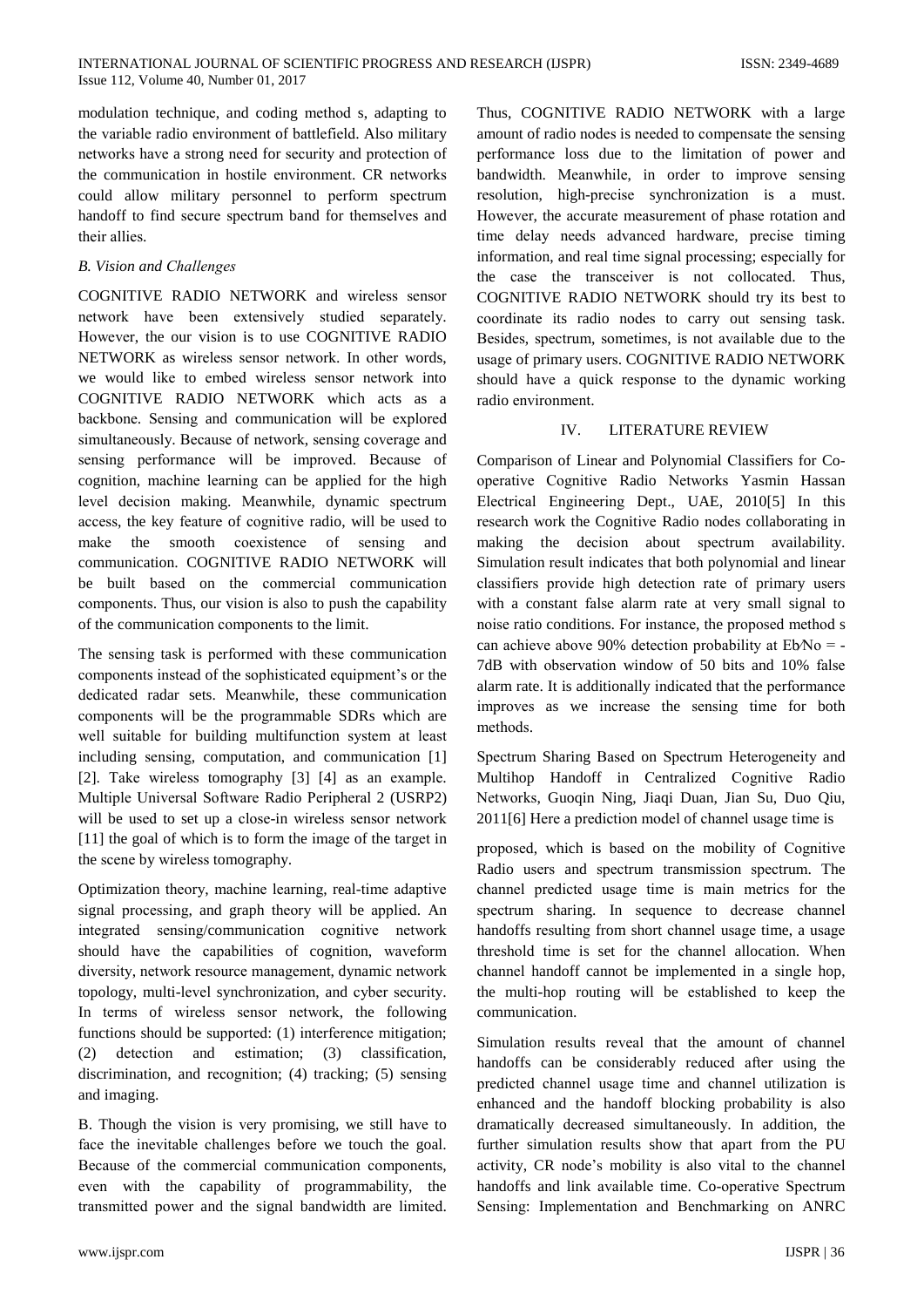Cognitive Radio Testbed Ramachandra Budihal. Aerospace Network Research, 2012[7]

Co-operative Spectrum Sensing: Implementation and Benchmarking on ANRC Cognitive Radio Testbed Ramachandra Budihal, Aerospace Network Research, 2012[7] In this paper, taking cue from our earlier implementation work on simple Snapshot ED and CUSUM based algorithms for single node spectrum sensing, explained the implementation of Sequential change detection algorithm in co-operative method, the Dual-CUSUM. Single node sensing is not reliable, particularly, when the nodes are subjected to shadow fading due to obstacles (hidden node problem). This is relived by using co-operative sensing that exploits the inherent spatial diversity and it is seen that with certain fusion rules, Cooperative CUSUM (Dual- CUSUM) is better than its counterpart Co-operative Snapshot ED, mainly, under low SNR regimes. Spectrum Handover with Oueues and Guard Channels in Cognitive Radio Networks, Shun-Fang Yang, Jung- Shyr Wu and Jian-Wei Huang, 2012[8] In this research work the markov chain model is proposed to evaluate the performance of the proposed handoff spectrum technique.

The proposed scheme can reduce the blocking rate and dropping rate of real-time and non-real-time SUs in order to enhance service quality with seamless spectrum handover in multi-cell cognitive radio networks, thus improving overall system performance.Dynamic Channel Allocation-based Call Admission Control in Cognitive Radio Networks Zhifeng Ni, Hangguan Shan, 2013[9] In this research work, a slotted call admission control method integrated with dynamic channel allocation is proposed to address the issue. In the proposed method, admitting user only occurs at the beginning of a new slot; thus, new SUs arriving between two slots ought to first enter a waiting queue until the next slot arrives. By imposing a compulsory so far limited waiting time on new SUs, the proposed method offer an opportunity to allow admitted SUs to fully utilize the available primary spectrum. An analytical framework using a 3D discretetime Markov chain is developed to analyze the impact of the proposed method on both the call-level and packetlevel performances of SUs. Simulation result verifies that the accuracy of the analysis and show the effectiveness of the proposed method in terms of reducing blocking and dropping probabilities, lowering packet queuing delay, and improving spectrum utilization efficiency. Improved Spectrum Mobility using Virtual Reservation in Collaborative Cognitive Radio Networks, Zhifeng Ni, Hangguan Shan, Wei Shen t, Jian Wang, 2013[10] In this paper propose and analyze the performance of virtual reservation in collaborative cognitive networks. Virtual reservation is a narrative link maintenance strategy that aims to maximize the throughput of the cognitive network

through full spectrum utilization. Performance evaluation shows significant improvements not only in the SUs blocking and forced termination probabilities but also in the throughput of cognitive users.

### CONCLUSION AND FUTURE WORK  $V_{\cdot}$

In this paper we concludes that the vision and challenge for the convergence of the wireless sensor network to cognitive radio network. The goal of the conceptual design is utilize the key features of the cognitive radio network as possible as it can, like the efficient spectrum utilization, software defined radio, etc. This creates new challenges for the network design which have been addressed applying varies approaches as has been discussed in the previous sections. The fundamental problems in detecting the spectrum holes are naturally mostly related to signal processing at the physical layer. There are significant regulatory, scientific and application challenges that need to be addressed and CR will not suddenly emerge. Cognitive radio networks are being studied intensively. In the future the major motivation for this is the currently heavily underutilized frequency spectrum some works need to be exploited more. Extending the availability of today's radio spectrum is a natural interest of nationwide operators. With a more flexible regulatory framework, cognitive radios will improve coverage, capacity, and quality of service of future radio networks.

### VI. **REFERENCES**

- J. Tan and N. Xi, "Integration of sensing, computation,  $[1]$ communication and cooperation for distributed mobile sensor networks," in Robotics, Intelligent Systems and Signal Processing, 2003. Proceedings. 2003 IEEE International Conference on, vol. 1, pp. 54-59, IEEE, 2003
- [2] P. Ferrari, A. Flammini, and E. Sisini, "New Architectur for a Wireless Smart Sensor Based on a Software-Defined Radio," IEEE Transactions on Instrumentation and Measurement, vol. 60, pp. 2133-2141, June 2011.
- $\lceil 3 \rceil$ R. C. Qiu, M. C. Wicks, L. Li, Z. Hu, and S. J. Hou, "Wireless Tomography, Part I: A NovelApproach to Remote Sensing," in 5<sup>th</sup> International Waveform Diversity & Design Conference, (Niagara Falls, Canada), August 2010.
- R. C. Qiu, Z. Hu, M. Wicks, L. Li, S. J. Hou, and L. Gary,  $[4]$ "Wireless Tomography, Part II: A System Engineering Approach," in 5th International Waveform Diversity & Design Conference, (Niagara Falls, Canada), August 2010.
- $\lceil 5 \rceil$ Yasmin Hassan and Sharjah, Sharjah, "Comparison of Linear and Polynomial Classifiers for Co-operative Cognitive Radio Networks", 2010.
- Guoqin Ning, Jiaqi Duan, Jian Su1, Duo Qiu, "Spectrum [6] Sharing Based on Spectrum Heterogeneity and Multihop Handoff in Centralized Cognitive Radio Networks", 2011